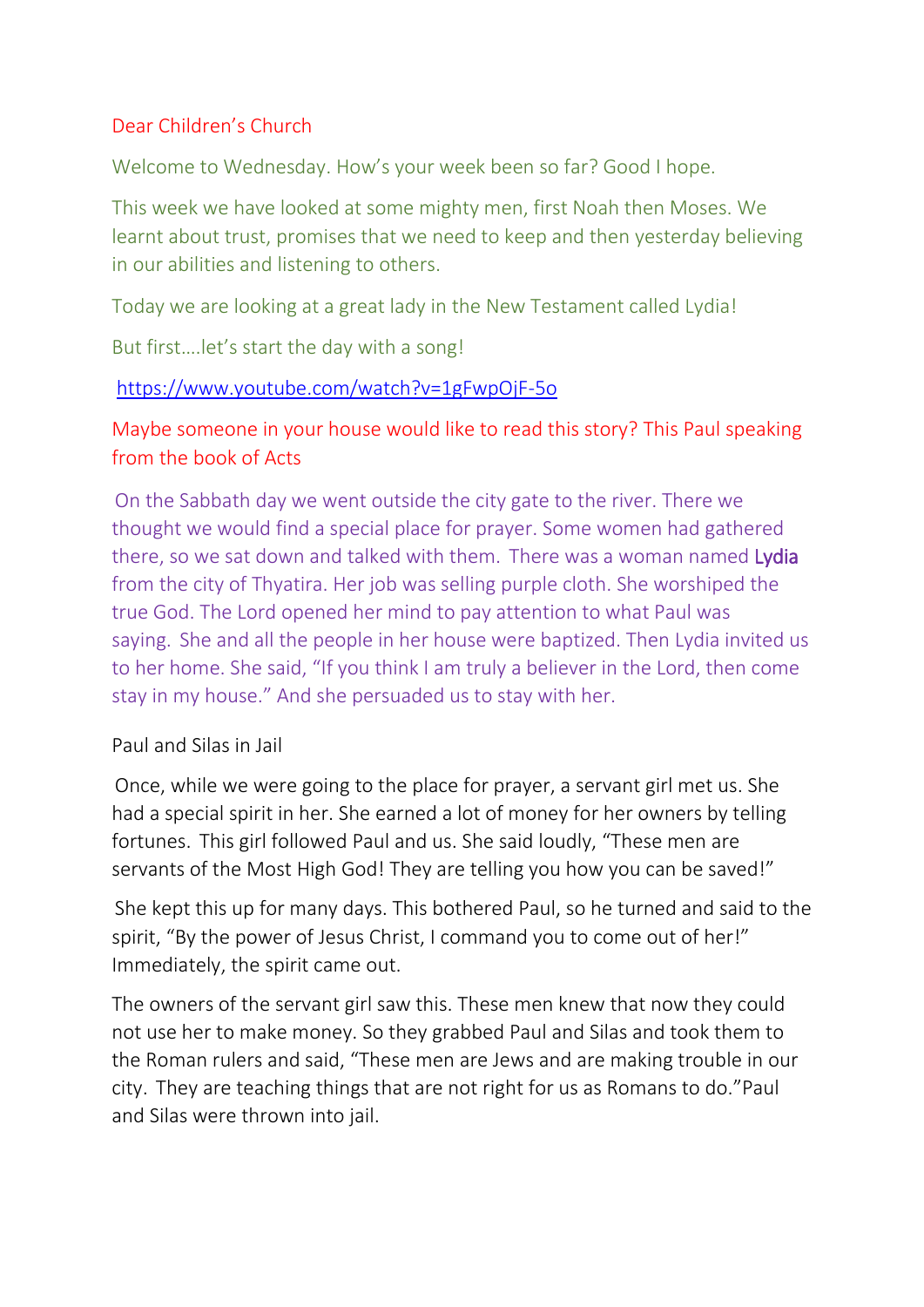About midnight Paul and Silas were praying and singing songs to God. The other prisoners were listening to them. Suddenly, there was a big earthquake. It was so strong that it shook the foundation of the jail. Then all the doors of the jail broke open. All the prisoners were freed from their chains. The jailer woke up and saw that the jail doors were open. He thought that the prisoners had already escaped. So he got his sword and was about to kill himself. But Paul shouted, "Don't hurt yourself! We are all here!"

 The jailer told someone to bring a light. Then he ran inside. Shaking with fear, he fell down before Paul and Silas. Then he brought them outside and said, "Men, what must I do to be saved?"

 They said to him, "Believe in the Lord Jesus and you will be saved—you and all the people in your house." So Paul and Silas told the message of the Lord to the jailer and all the people in his house. Then he and all his people were baptized immediately. After this the jailer took Paul and Silas home and gave them food. He and his family were very happy because they now believed in God. The jailer said to Paul, "The officers have sent an order to let you go free. You can leave now. Go in peace."

 But Paul said to the police, "They beat us in public without a trial, even though we are Roman citizens. And they threw us in jail. Now they want to make us go away quietly. No! Let them come themselves and bring us out!"

The police told the Roman officers what Paul said. When the officers heard that Paul and Silas were Roman citizens, they were afraid. So they came and told Paul and Silas they were sorry. They took Paul and Silas out of jail and asked them to leave the city. So when they came out of the jail, they went to Lydia's house. There they saw some of the believers and encouraged them. Then they left.

Here's a video to explain it [https://www.youtube.com/watch?v=C\\_kSpELCiCs](https://www.youtube.com/watch?v=C_kSpELCiCs)

Lydia was a good and faithful lady. She believed in God and then took Jesus into her heart. She and all her family were baptised and praised God. The story after that of Paul and Silas in prison is great and we will look at that some more tomorrow, but see the end verse. When Paul and Silas got out of prison they went to visit Lydia and there were even more believers to encourage. This tells us Lydia couldn't keep the joy of Jesus to herself. God used Lydia to help Paul spread the good news about Jesus. That's what he asks us to do.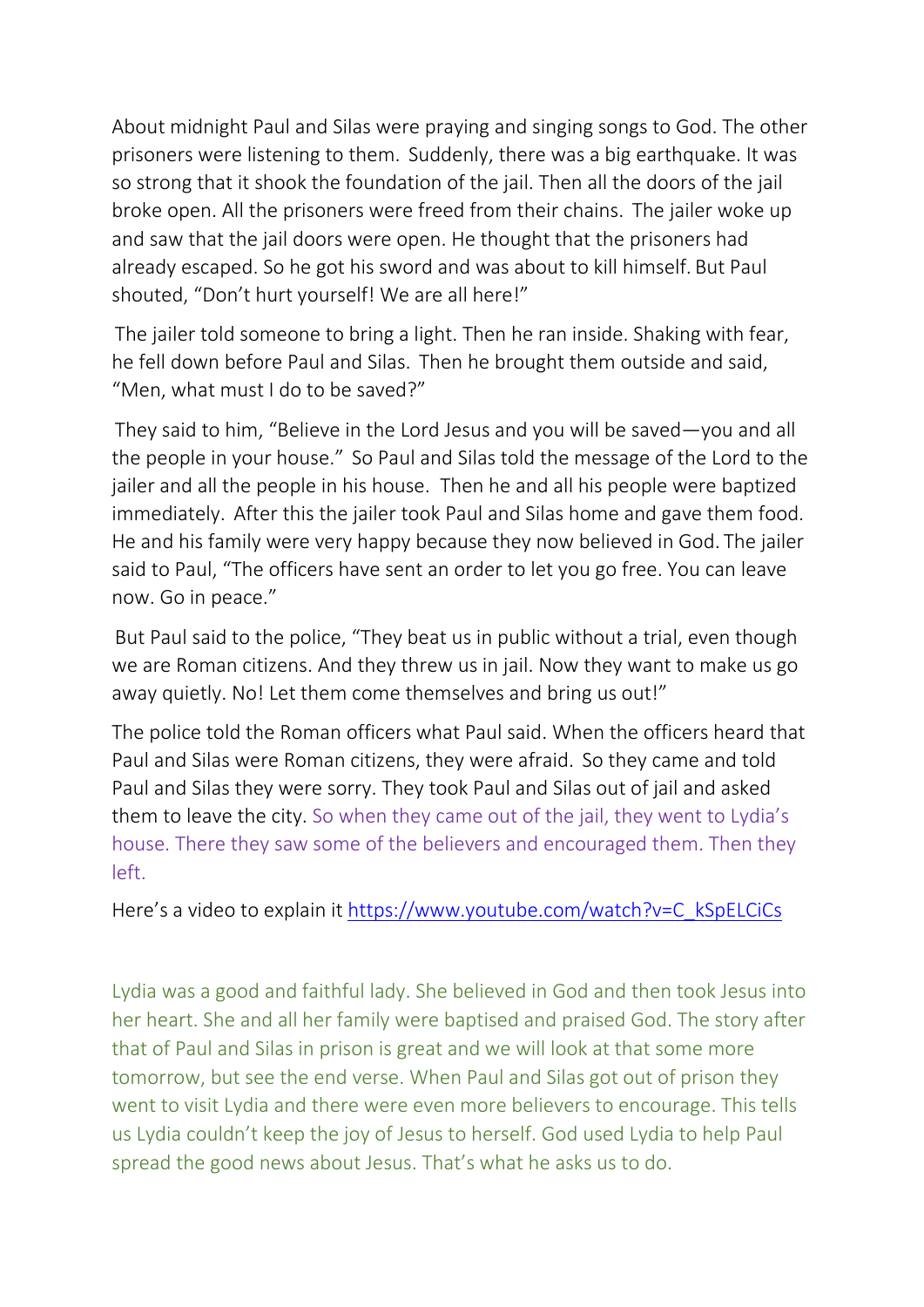#### Here's a prayer to share

#### Dear God,

Thank you for the best gift we could ever have. That of your son Jesus Christ. Thank you that you love us so much you chose to share Him with us. Help us now to tell everyone about Him.

Please give us the right words to use, the right way to say them and the right times to share your love, particularly during this time when many people may be anxious and not yet know you

In Jesus name

Amen

Maybe today you could be like Lydia and put a sign in your window to let people know God loves them. Or maybe you'd like to go on a treasure hunt round the house and find all the purple things you can.

Don't forget to upload some pictures to the St Georges facebook page. Wed love to see what you are all up to.

Have fun, see you tomorrow

Liz x